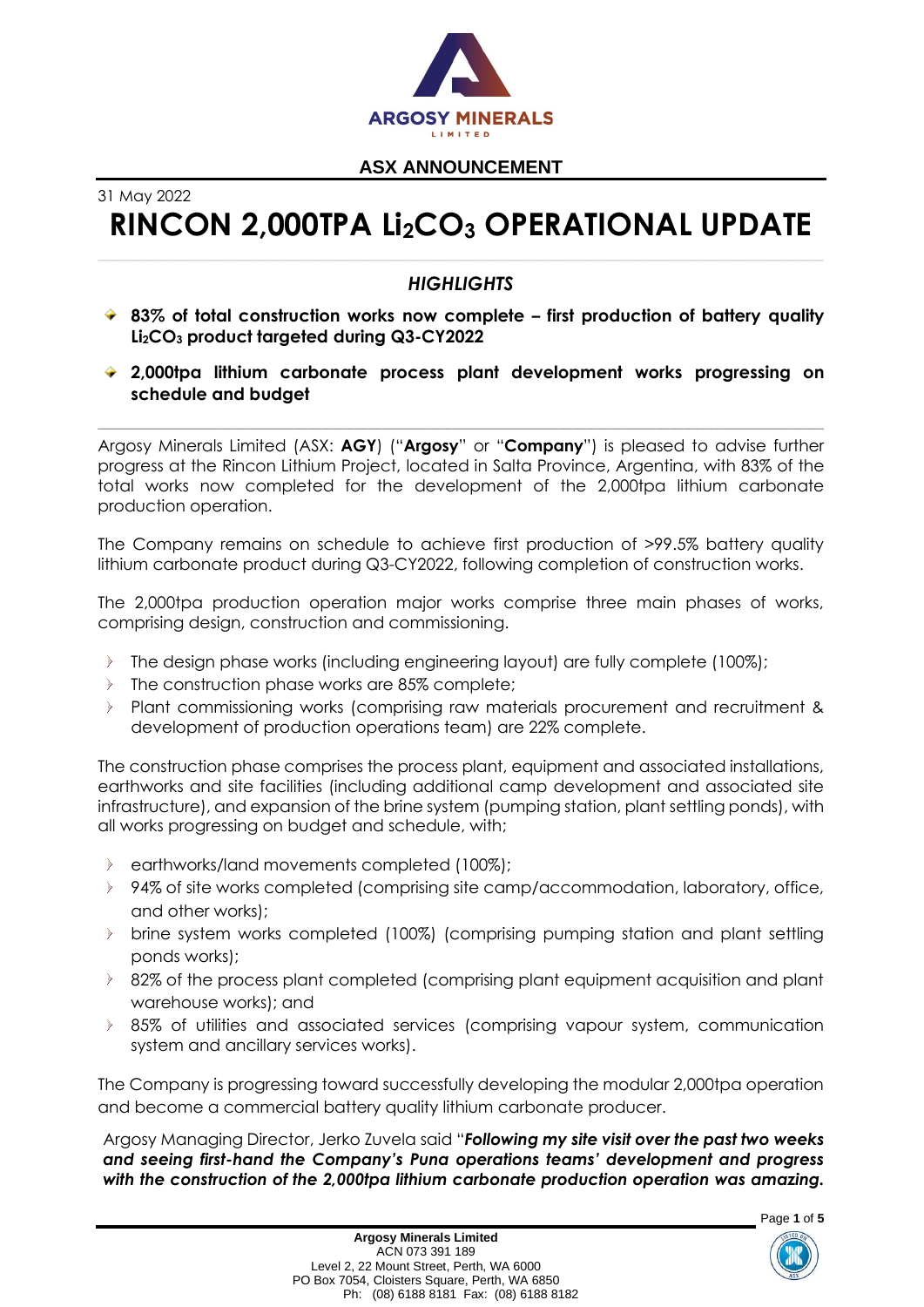

*We are getting close to completing construction works and progressing final stage commissioning, as we move toward producing battery quality lithium carbonate product.*

*Pablo and his excellent Puna team are doing an outstanding job, working to ensure the final construction completion works, including equipment installation works, are well executed. This in turn will support timely and efficient completion of the commissioning phase, to ensure the commencement of production operations are seamless.*

*The lithium market remains very positive and current lithium carbonate prices should see very robust product sales revenues. The strong interest from strategic groups is further increased following their site visits and very positive feedback of our team, project and product, noting our Rincon Lithium Project will become the next commercial scale production operation. Argosy's transformation into a cashflow generator is nearing, whilst also progressing toward the next stage 12,000tpa scale operations. We look forward to a significant near-term growth phase from our operations this year and beyond.*"



**Figure 1. Rincon Lithium Project – 2,000tpa Operation Site Layout (schematic)**

Current and recent construction works have concentrated on completing the on-site office and laboratory, equipment delivery and installation (including recent installation of the 14m press filters), electrical installation, camp accommodation expansion, and conducting initial commissioning works.

Furthermore, the Company continues its team recruitment process and procurement of firstfill process reagents in preparation for production operations. In addition, in-house training programs for the production/operations team are being conducted – utilising the industrial scale pilot plant for production operations, where the lithium carbonate product produced will be sold to Argentina domestic customers for local market supply.

Upon completion of the construction phase works, the plant commissioning and production test-works, and ramp-up to 2,000tpa operations will proceed immediately thereafter, with first product expected during the next quarter.

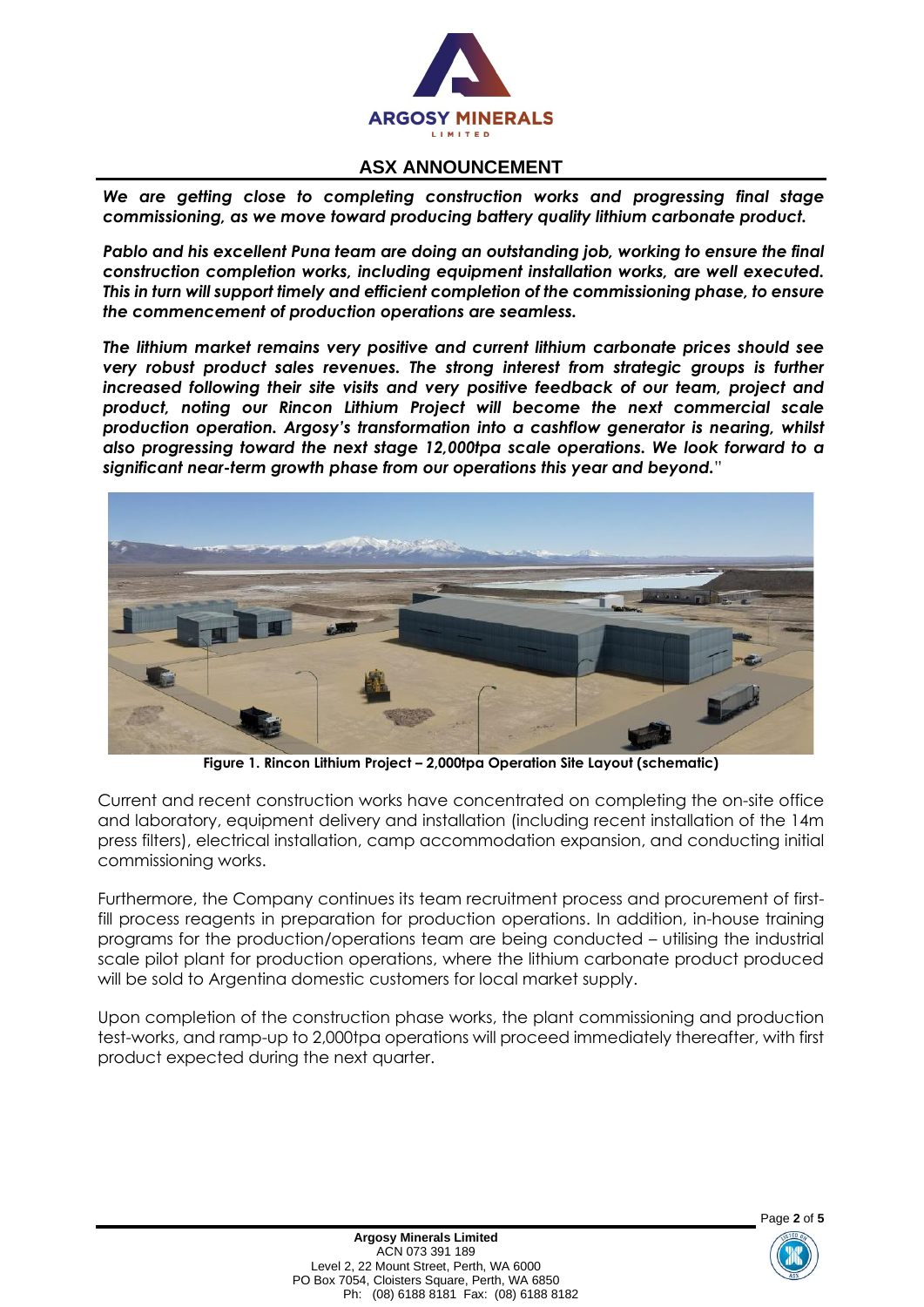



**Figure 2. Rincon Lithium Project – 2,000tpa Operation Site Works**



**Figure 3. Rincon Lithium Project – Equipment & Electrical Installation Works**



**Figure 4. Rincon Lithium Project – 2,000tpa Operation Site Works**

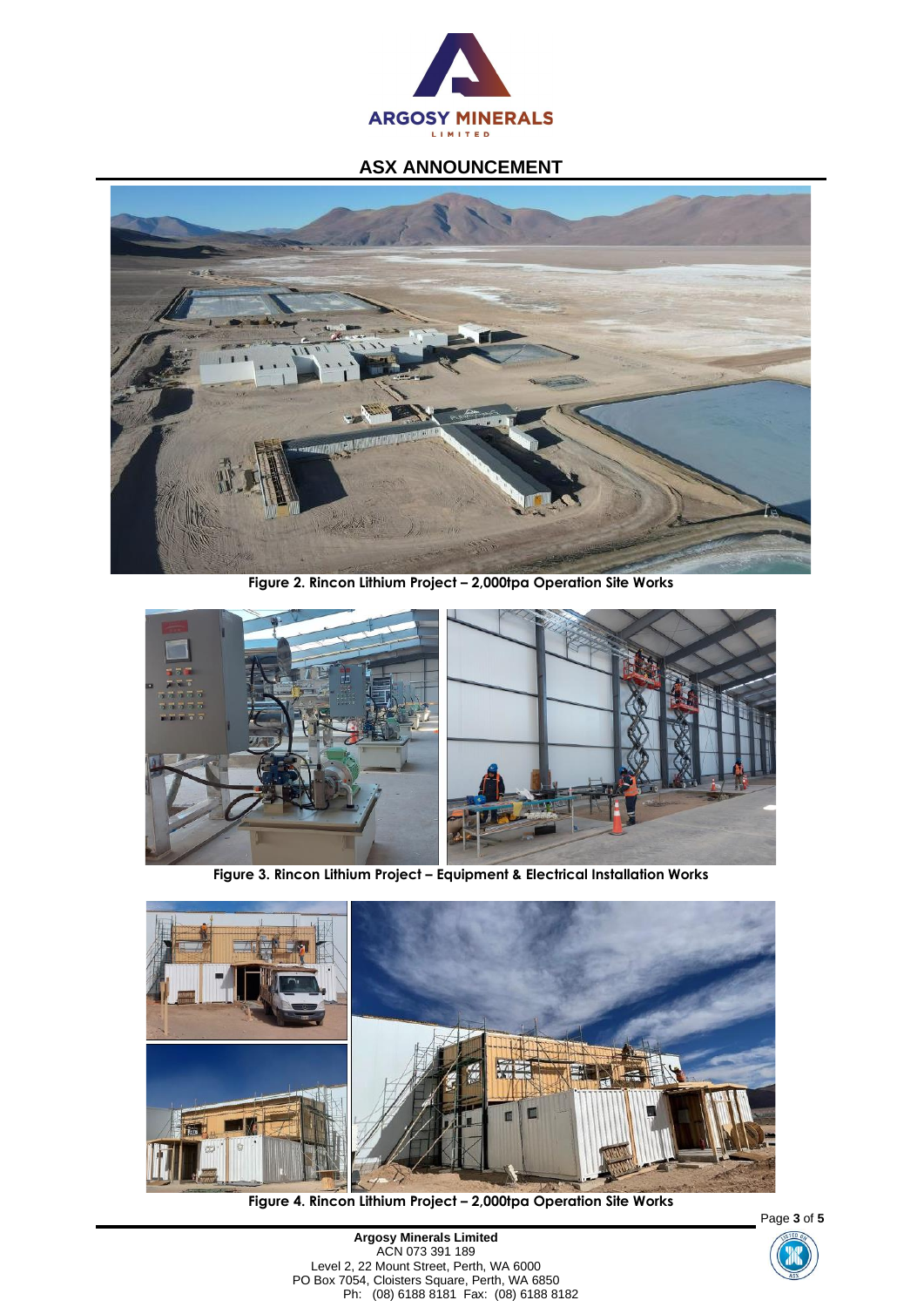



**Figure 5. Rincon Lithium Project – Puna Operations Team**

## **ENDS**

*This announcement has been authorised by Jerko Zuvela, the Company's Managing Director*

*For more information on Argosy Minerals Limited and to subscribe for regular updates, please visit our website at [www.argosyminerals.com.au](http://www.argosyminerals.com.au/) or contact us via [admin@argosyminerals.com.au](mailto:admin@argosyminerals.com.au) or* Twitter *[@ArgosyMinerals](https://twitter.com/ArgosyMinerals)*.

#### **For further information:**

Jerko Zuvela Managing Director

**T |** +61 8 6188 8181

**E |** [admin@argosyminerals.com.au](mailto:admin@argosyminerals.com.au)

**W|** [www.argosyminerals.com.au](http://www.argosyminerals.com.au/)

**Forward Looking Statements:** Statements regarding plans with respect to the Company's mineral properties are forward looking statements. There can be no assurance that the Company's plans for development of its mineral properties will proceed as expected. There can be no assurance that the Company will be able to confirm the presence of mineral deposits, that any mineralisation will prove to be economic or that a mine will successfully be developed on any of the Company's mineral properties.

Argosy confirms that it is not aware of any new information or data that materially affects the information included in the original market announcement and, in the case of Mineral Resources or Ore Reserves, that all material assumptions and technical parameters underpinning the estimates in the relevant market announcement continue to apply and have not materially changed. Argosy confirms that the form and context in which the Competent Person's findings are presented have not been materially modified from the original market announcement.

#### **ASX Listing Rules Compliance**

Argosy advises references to the Company's current target of producing 2,000tpa of high purity battery quality lithium carbonate product at the Rincon Lithium Project should be read subject to and clarified by the Company's current intention that the 2,000tpa production target does not extend beyond a two-year period from the Clarifying Announcement (lodged 10<sup>th</sup> February 2021, available at [www.argosyminerals.com.au](http://www.argosyminerals.com.au/) and [www.asx.com\)](http://www.asx.com/).

> **Argosy Minerals Limited** ACN 073 391 189 Level 2, 22 Mount Street, Perth, WA 6000 PO Box 7054, Cloisters Square, Perth, WA 6850 Ph: (08) 6188 8181 Fax: (08) 6188 8182